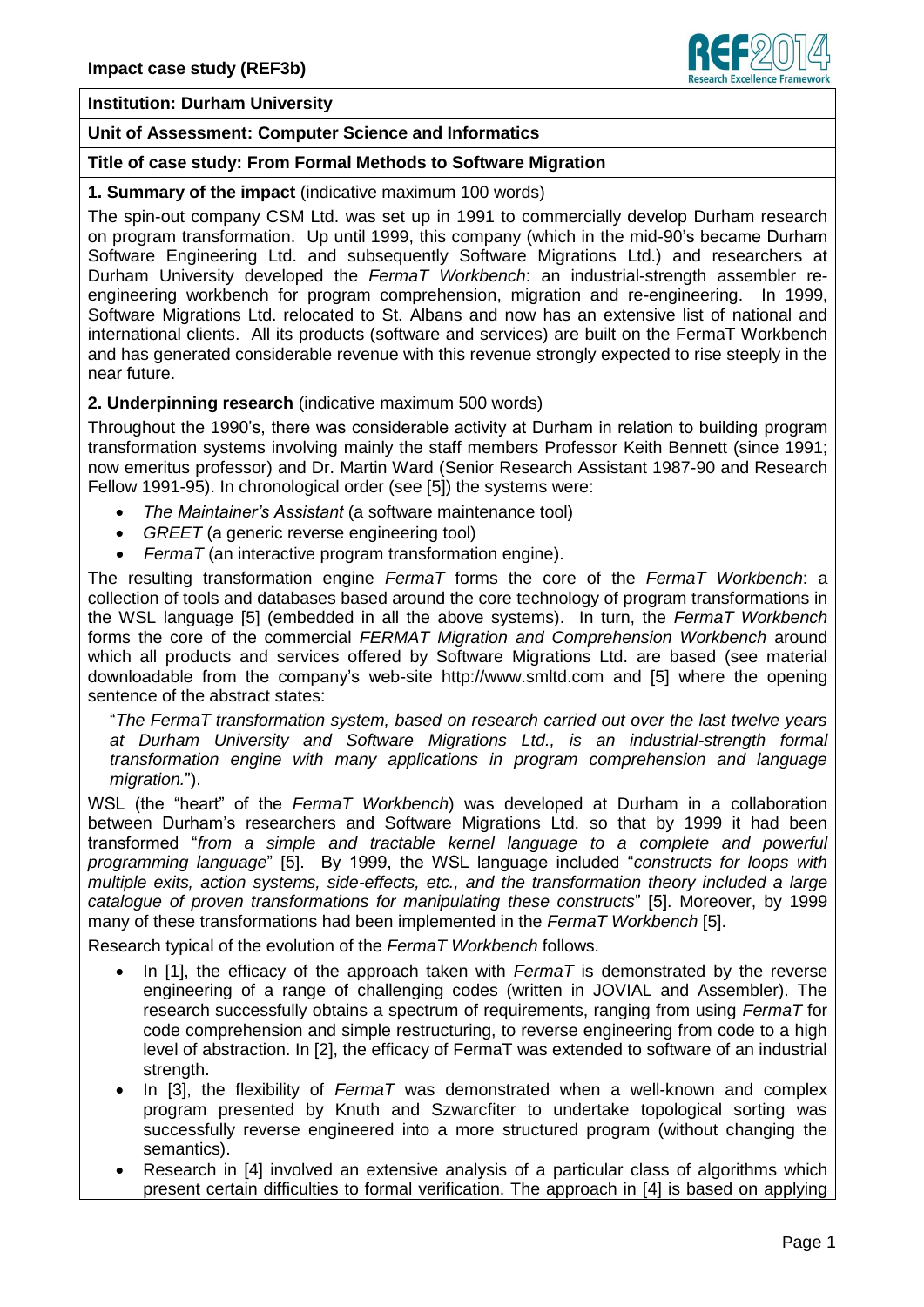

proven semantics-preserving transformation rules in a wide spectrum language. As is stated in [4,Sect.1.1.6], the tool *FermaT* is underpinned by the theory in [4].

In [6], techniques to strengthen the reverse engineering of recursive programs were developed. These techniques extend those of Knuth and Bird (see [6]) and involve a powerful recursion removal and introduction operation which can be applied to a great many iterative programs which will put them in a suitable form for recursion introduction.

There was other underpinning Durham research including the formal proof (using Coq) of some transformations within WSL by Professor Malcolm Munro (emeritus professor).

# **3. References to the research** (indicative maximum of six references)

[1] M.P. Ward and K.H. Bennett, Formal methods for legacy systems, *Journal of Software Maintenance*: *Research and Practice*, 7 (3) (1995) 203-219

 [ISSN: 1532-0618, DOI: 10.1002/smr.4360070305; 41 citations on Google Scholar as of 21<sup>st</sup> October 2013]

[2] M.P. Ward and K.H. Bennett, Formal methods to aid the evolution of software, *International Journal of Software Engineering and Knowledge Engineering* 5 (1) (1995) 25-47

 [ISSN: 0218-1940; DOI: 10.1142/S0218194095000034; 37 citations on Google Scholar as of 21<sup>st</sup> October 2013]

[3] M.P. Ward, Program analysis by formal transformation, *The Computer Journal* 39 (7) (1996) 598-618

 $\bullet$  [ISSN 0010-4620; DOI 10.1093/comjnl/39.7.598; 25 citations on Google Scholar as of 21<sup>st</sup> October 2013]

[4] M. Ward, Derivation of data intensive algorithms by formal transformation: the Schnorr-Waite graph marking algorithm, *IEEE Transactions on Software Engineering* 22 (9) (1996) 665-686

[ISSN: 0098-5589, DOI: 10.1109/32.541437; 37 citations on Google Scholar as of  $21<sup>st</sup>$ October 2013]

[5] M.P. Ward, Assembler to C migration using the FermaT transformation system, *Proc. IEEE Conf. on Software Maintenance*, 30 Aug-3 Sep 1999, pp. 67-76

 [ISBN 0-7695-0016-1; DOI: 10.1109/ICSM.1999.792571; 59 citations on Google Scholar as of 21<sup>st</sup> October 2013]

[6] K.H. Bennett and M.P. Ward, Recursion removal/introduction by formal transformation: an aid to program development and program comprehension, *The Computer Journal* 42 (8) (1999) 650- 673

 [ISSN 0010-4620; DOI 10.1093/comjnl/42.8.650; 18 citations on Google Scholar as of 21st October 2013]

# **4. Details of the impact** (indicative maximum 750 words)

Up until 1999, whilst Software Migrations Ltd. (SML) was located at Durham, the company employed around 6 people. In early 2002, SML was bought by the current owner. The company is based in St. Albans and at this moment in time employs around 24 people [S4,S5] (20 of whom are technical experts).

All of SML's business is based on two core products [S1]:

- The FermaT Workbench, a set of software tools that can manage and maintain Assemblerbased systems. The product is available for purchase from SML or can be used as part of a joint SML-customer project.
- The FermaT Migration Service, which uses technology that can transform Assembler into a more manageable language, is a service performed by SML consultants working with the customers' programmers.

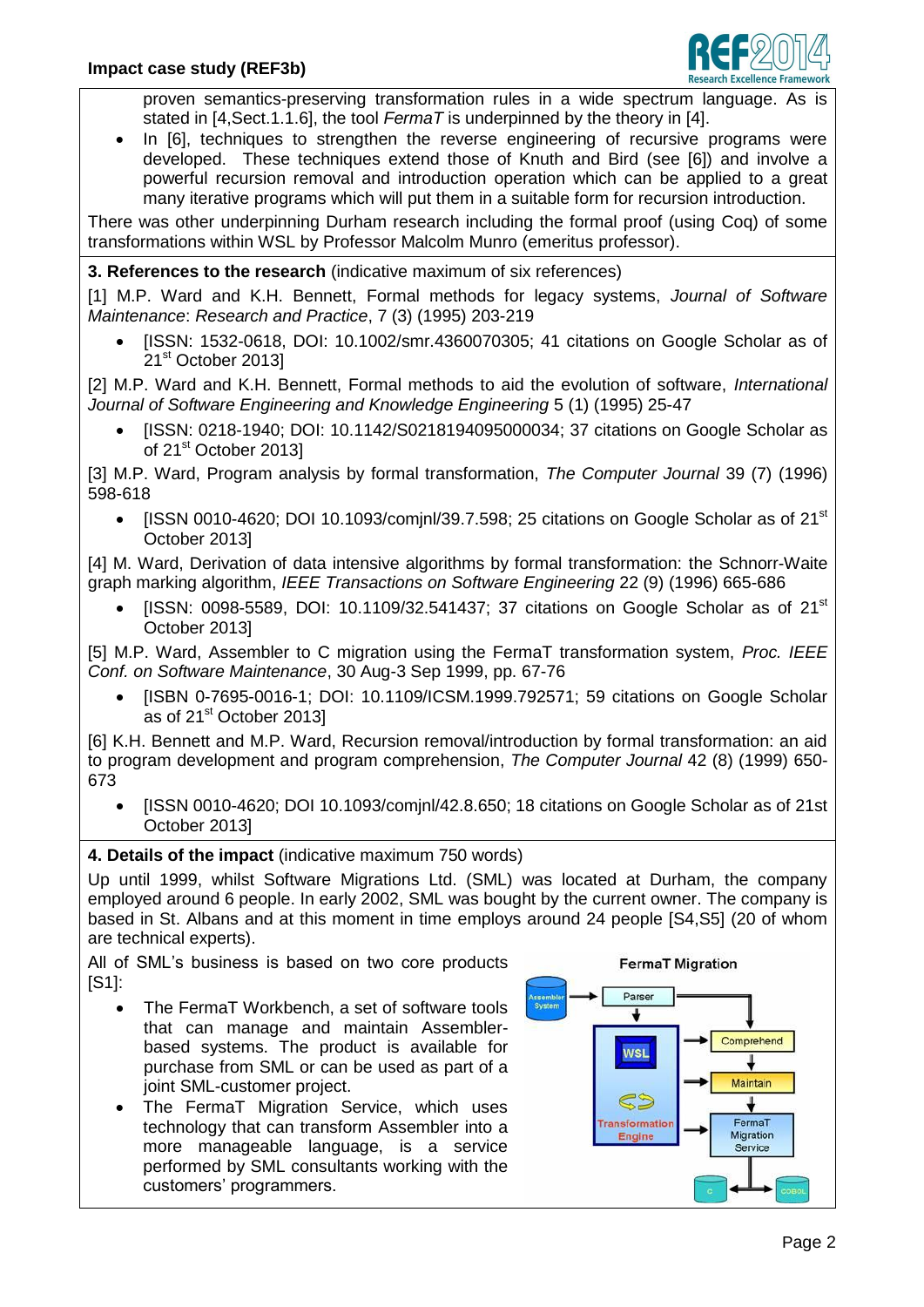

SML's skill, expertise and product portfolio enable the re-engineering of crucial legacy codes so that these codes might be translated into a more structured style in a more maintainable programming language without affecting the program semantics. From [S4]:

"*Therefore, we can confidently state that our core competency is detailed and precise analysis of Assembler and migration of Assembler to modern languages (C, COBOL and Java), based on a sound mathematical framework supported by considerable peer-reviewed research*."

## From [S1]:

*"Software Migrations Limited [SML] is the world's leading expert in legacy Assembler comprehension and migration. We help companies to get their core systems working for them, enabling clients to regain control of the technology which supports their business, improving the clarity, simplicity and flexibility of legacy Assembler systems."*

SML is uniquely placed in this regard and as such is in high demand. SML's customer base is composed of a combination of very large public corporations and government agencies in Europe and the USA (examples follow).

SML saves its clients vast amounts of money by protecting them from potentially catastrophic failures and deriving structured codes, from their legacy codes, in a form that is amenable to improvement and extension and so that these more structured codes are much easier to maintain. Whilst the financial savings of such protection are notoriously difficult to quantify, it is widely accepted that failure to protect can result in monumental costs (financial and otherwise). From [S1]:

"*Forward thinking companies who address their core Legacy Assembler systems are finding that the benefits include:*

- *Easier compliance with corporate governance regulation*
- *Improved response to business development demands*
- *Reduced IT costs and improved productivity*
- *Improved new product time to market*
- *Increased system flexibility*"

The largest project SML has undertaken comprised of over 15 million lines of Assembler listings representing over 9000 modules. SML has performed modernization tasks for over 50 customers ranging from deep analysis of their Assembler code to full conversion to COBOL and C (which is in live production). SML is actively engaged in a project to produce a pseudo-Java conversion so that full O-O Java might be produced [S5,S6].

Since 2008, clients of SML have included US Social Security Administration and Inland Revenue Services, US State Farm Insurance, California Department of Motor Vehicles, American Finance Credit Union, Standard Life, HP, IBM, HBOS, EDS, Microfocus, Royal Bank of Scotland, Tenovis and Tesseract [S2,S5,S6]. For example:

- State Farm Insurance [S2,S5], USA (www.statefarm.com; ranked 37th in the 2011 Fortune 500 list and widely regarded as the world's largest property and casualty insurance company): the work with State Farm Insurance, to transform Assembler code to Cobol, was done in collaboration with HP and the payment made directly to SML by State Farm Insurance was around \$1.4 million.
- American First Credit Union [S2,S5], USA (www.americafirst.com; 7th largest credit union in the US in terms of total membership and 11th largest in assets in the US): the work with AFCU, to transform Assembler code to Cobol, was done in collaboration with IBM and the payment made directly to SML by AFCU was around \$0.4 million.
- Department of Motor Vehicle Licensing in California, USA (www.dmv.ca.gov) [S2,S3,S5]: the work with DMV was done in collaboration with HP and the payment made directly to SML by DMV was around \$6 million. The work was to transform 2.8 million lines of Assembler code into Cobol but within the 2.8 million lines of code were 1 million lines of EDL code (an assembler language developed by IBM). The workbench was also successfully used to deal with the EDL code too.

SML's 2012-2013 revenue was expected to be extremely significant with future expectations considerably in excess of this (see below) [S4]. SML has an American office at 3 Weybridge Court, Severna Park, MD 21146, USA [S5].